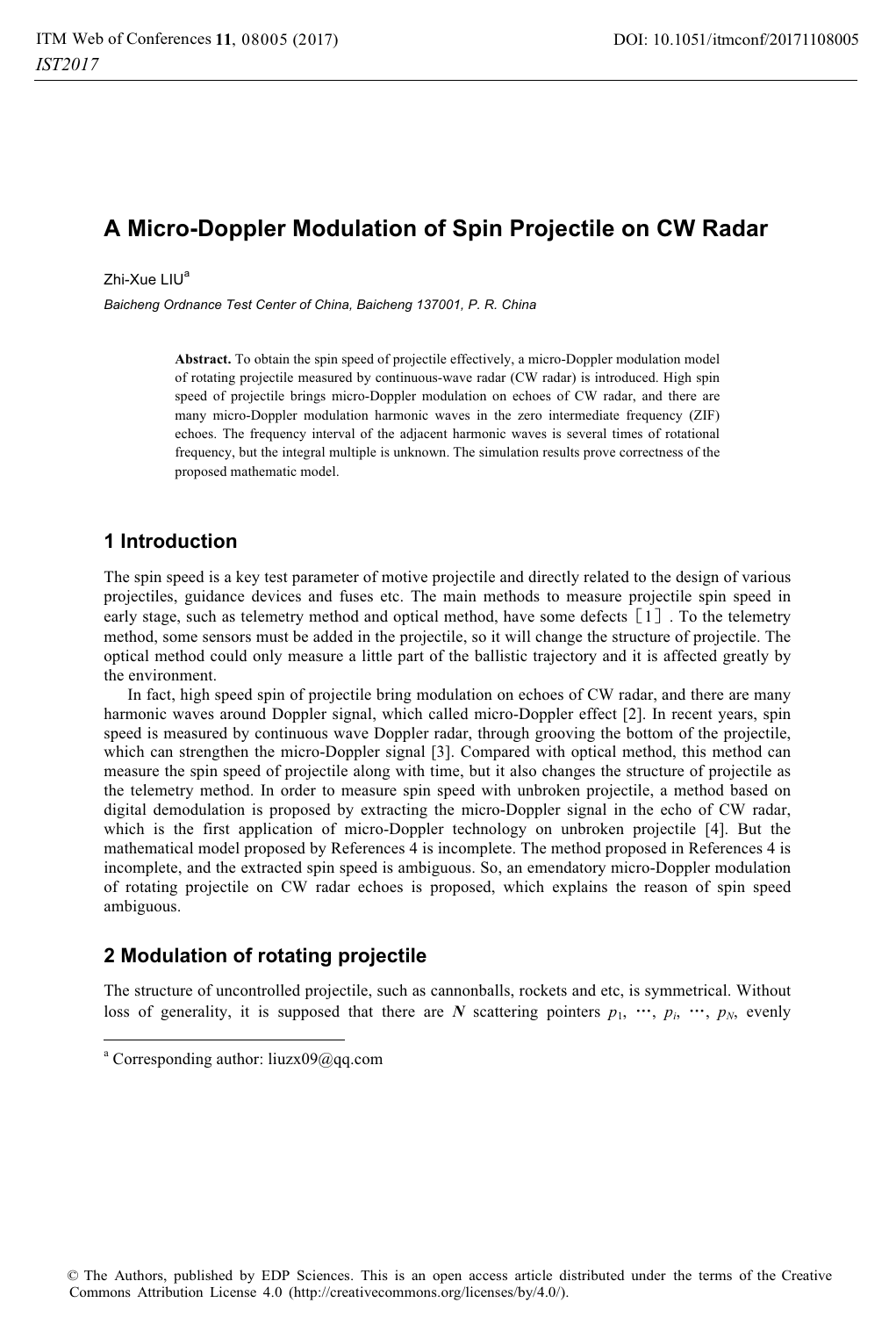distributed on the bottom edge, which are *l* away from the center of the bottom shown as Figure 1. In the coordinate system of projectile axis, the coordinates of  $p_i$  is  $X_i=(0, l \cdot \sin\theta_i, l \cdot \cos\theta_i)^T$ , where  $\theta_i = 2\pi f_i t + 2\pi i/N$ ,  $f_r$  is the spin frequency of projectile.



**Figure 1.** Rotation diagram of projectile

Radar measurement coordinate system *O<sub>rXYZ</sub>* and reference coordinate system  $O_dX_NY_NZ_N$  is established shown as Figure 2. The origin of radar measurement coordinate system is the radar, and the *OrX* axis parallels the firing azimuth of the gun. The origin of reference coordinate is the center of the projectile bottom, and the $O_dX_N$  axis parallels the direction of velocity. Reference coordinate system moves with the projectile. In the process of launching, the  $O<sub>r</sub>X$  axis of radar measurement coordinate system almost parallels the direction of velocity. So the angular altitude *β* of velocity in Figure 2 is equal to the elevation  $E_l$  of radar in measurement coordinate system, and the azimuth  $\psi$  of velocity is equal to azimuth *Az* of radar. Usually, radar is placed close to the firing azimuth of the gun, so the measuring azimuth  $A_z$  of radar is very small, and so it also can be considered  $A_z = 0$  here. After twice rotations, the coordinates of  $p_i$  in reference coordinate system can be transformed into the coordinates of *pi* in the coordinate system of projectile axis. First, reference coordinate system rotates around the new Y axis with *ψ*, and then rotates around the Z axis with *β*. The *β* is elevation of the projectile axis and  $\psi$  is azimuth of the projectile axis. Therefore the coordinates of scattering pointer  $p_i$ in reference coordinates is shown as Eq. 1.



**Figure 2.** The relationship of coordinate systems

The slant range  $r_i$  between  $p_i$  and radar is shown as Eq. 2.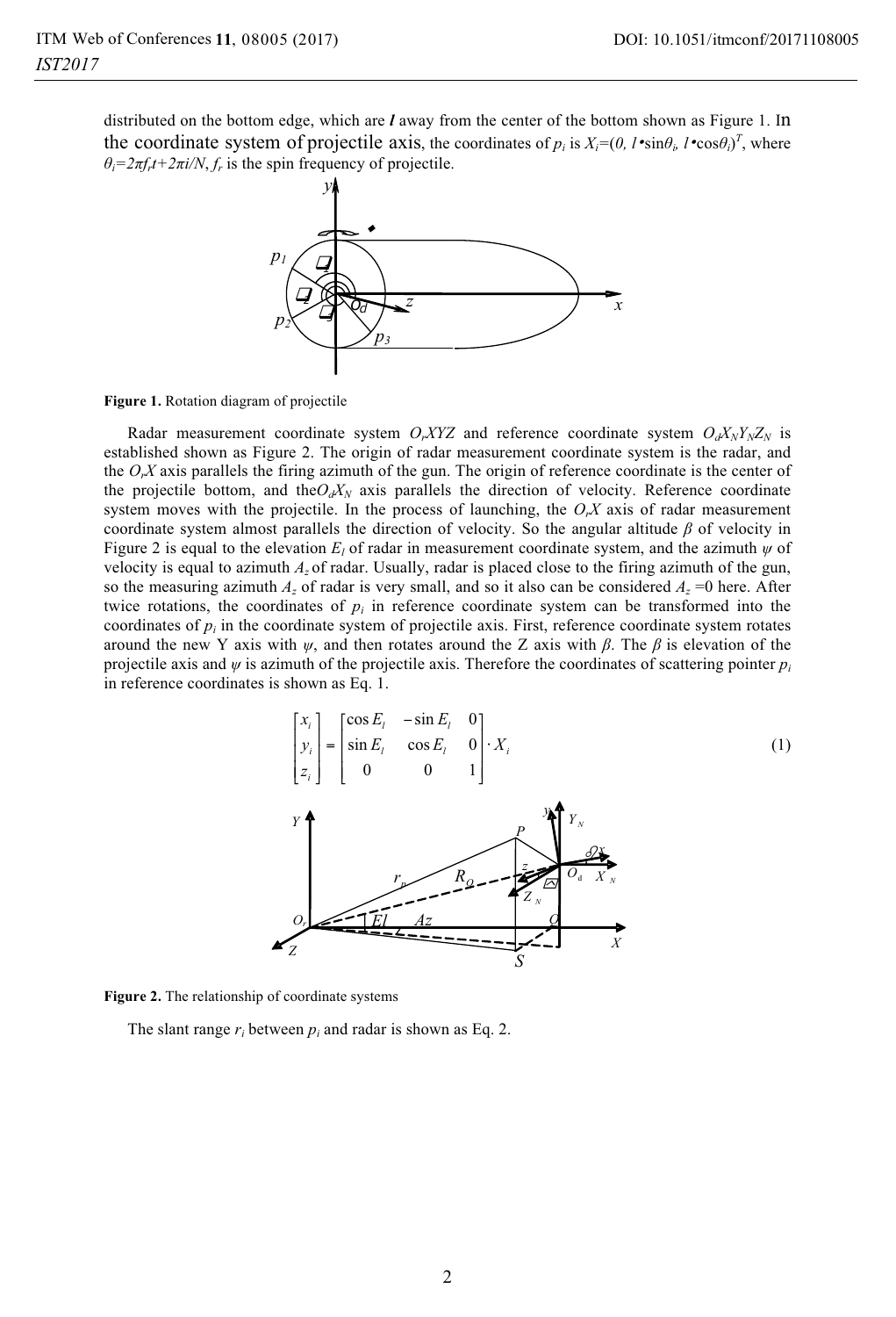$$
r_i = [(R \cos E_1 \cos A_z - l \cdot \sin E_1 \cdot \sin \theta_i)^2 + (R \cos E_1 \sin A_z + l \cdot \cos E_1 \cdot \sin \theta_i)^2 + (R \sin E_1 + l \cdot \cos \theta_i)^2]^{1/2}
$$
  
=  $[R^2 + 2R(a \cdot \cos \theta_i + b \cdot \sin \theta_i) + l^2]^{1/2}$  (2)

Where,  $a = l \sin E_i$ ;  $b = l \cos E_i \sin(A_i + E_i)$ . Within a certain time, azimuth  $A_z$ , elevation  $E_l$  and  $\beta$ vary slowly compared with micro-motion, so they can be considered as constant. Because *R>>l*, *ri* can be approximated as Eq. 3 based on Taylor expansion.

$$
r_i \approx R + (a \cdot \cos \theta_i + b \cdot \sin \theta_i)/2
$$
  
=  $R + d \cos(\theta_i + \xi)$  (3)

Where,  $d = (a^2 + b^2)^{1/2} / 2$ ;  $\xi = ctgE_r \cdot \sin(A_r + E_r)$ . The continuous wave radar transmits a single tone shown as Eq. 4.

$$
s_T(t) = \cos(2\pi ft) \tag{4}
$$

In Eq. 4, *f* is the frequency of single tone. While the single tone illuminates the rotating projectile, the echo from the scattering pointer  $p_i$  is shown as Eq. 5.

$$
s_i(t) = m_{i0} \cdot \cos[2\pi f(t - 2r_i/c)] \tag{5}
$$

In Eq. 5,  $m_{i0}$  is the amplitude of the echo from the scattering pointer  $p_i$ . Put Eq.3 into Eq.5, then

$$
s_i(t) = m_{i0} \cdot \cos\{2\pi ft - 4\pi fR/c + \Delta\varphi_i\} \tag{6}
$$

Where  $2\pi ft$  is the phase varying with time of single tone,  $4\pi f/R/c$  is the phase retardation caused by the range between the radar and the projectile, Δ*φi* is the phase shift caused by rotation of projectile and shown as Eq.7.

$$
\Delta \varphi_i = -4\pi f d \cos(\theta_i + \xi) / c
$$
  
=  $-4\pi f d \cos(2\pi f_i t + 2\pi i / N + \xi) / c$  (7)

In Eq. 7, the form of  $\Delta \varphi_i$  is same with the phase of frequency modulation, which means that the phase shift is the frequency modulation [5]. According to the frequency modulation theory, while  $|\Delta\varphi_i|\geq \pi/6$ , the echo from the scattering pointer  $p_i$  can be expanded to a trigonometric series shown as Eq. 8, which coefficients are Bessel function.

$$
s_i(t) = \sum_{k=-\infty}^{+\infty} m_{i0} J_k(\beta_{FM}) \cos(2\pi ft)
$$
  
-4\pi fR/c + 2\pi kf\_i t + 2\pi ik / N + k\xi (8)

In Eq. 8,  $J_k(\beta_{FM})$  is the *k*th Bessel function,  $\beta_{FM} = 4\pi f d/cf_r$  is the frequency modulation coefficient. The ZIF echoes are shown as Eq. 9.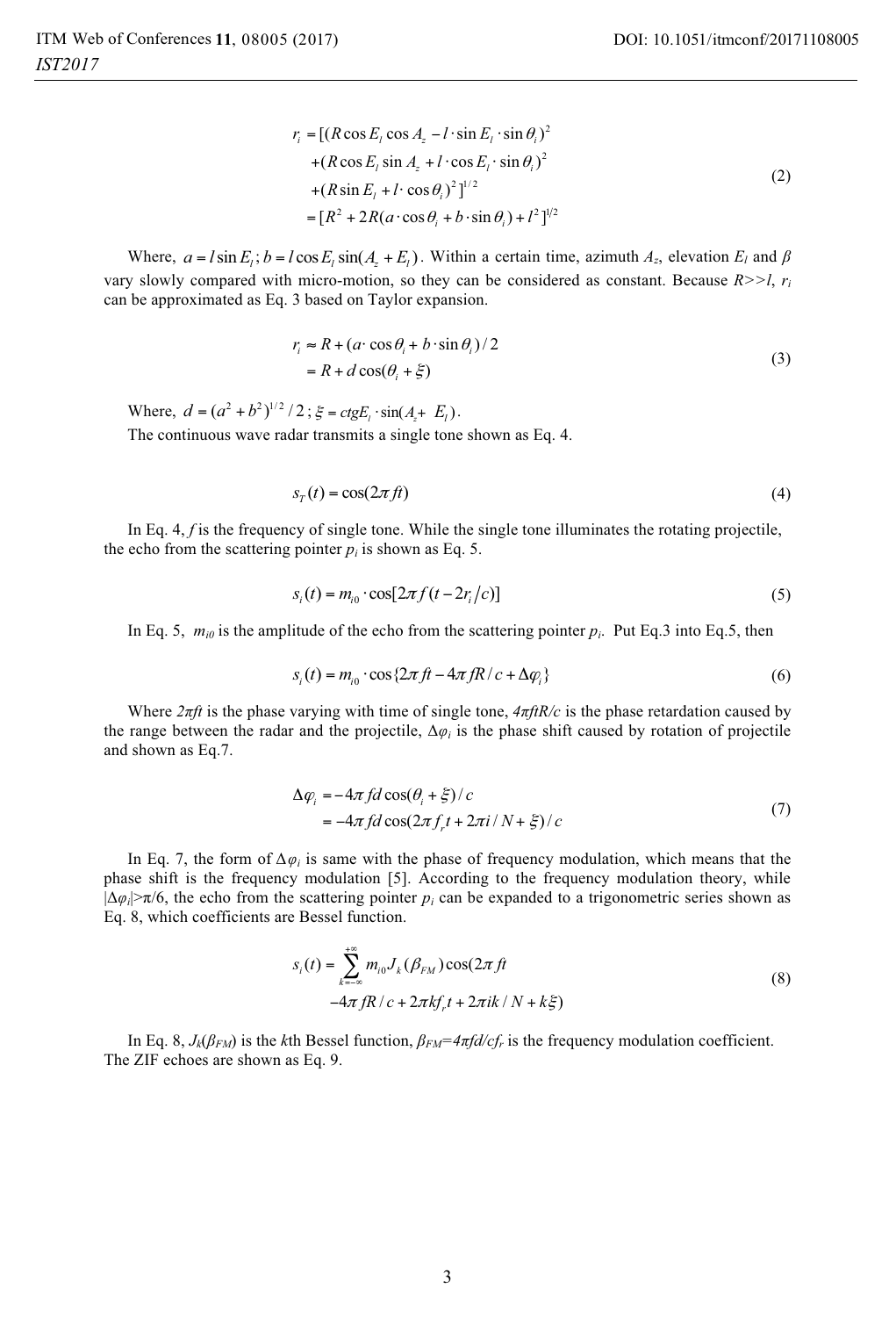$$
x_i(t) = m_i \sum_{k=-\infty}^{+\infty} J_k(\beta_{FM})
$$
  
\n
$$
\cdot \exp[j2\pi(f_d + kf_r)t + 2\pi ki/N]
$$
\n(9)

In Eq. 9,  $m_i$  is the amplitude of the ZIF echoes from  $p_i$ ,  $f_d$  the is the Doppler frequency. The ZIF echoes from all scattering pointers are shown as Eq. 10.

$$
x(t) = \sum_{k=-\infty}^{\infty} M_k \exp[j2\pi (f_d + kf_r)t]
$$
 (10)

In Eq. 10,  $M_k$  is the amplitude of micro-Doppler modulation harmonic waves and shown in Eq. 10.

$$
M_{k} = J_{k} \left( \beta_{FM} \right) \sum_{i=1}^{N} m_{i} \exp(j2\pi ki/N) \tag{11}
$$

While the scattering are equal, the amplitude of echoes from different scattering points are equal, then  $m_1 = m_2 = \cdots = m_N$ . The amplitude of harmonic wave, which frequency is  $kf_r$ , is shown in Eq.11.

$$
M_k = \begin{cases} N J_k \left( \beta_{FM} \right) m_1 & k = NK \\ 0 & k \neq NK \end{cases} \tag{12}
$$

In Eq.11, *K* is an integer, and the harmonic wave which frequency is not *Nfr* disappeared.

The mathematic model in Eq. 10 shows that the ZIF echoes from the rotating projectile contain the micro-Doppler modulation harmonic wave. The frequency interval of the adjacent harmonic waves is the rotational frequency, and the frequency interval between the adjacent harmonic waves to the Doppler signal is also several times of the rotational frequency. In general, all harmonics should exist as the Eq. 11 shows, but in some case some harmonic are disappeared as the Eq. 12 shows. Compared Eq. 11 and Eq. 12, the frequency interval of the adjacent harmonic wave is indefinite in different conditions, and the spin frequency cannot be extracted directly from the frequency interval between the adjacent harmonic waves or the harmonic frequency.

#### **3 Processing of micro-doppler signal**

In the ZIF echoes from the rotating projectile, the micro-Doppler modulation harmonic wave is weaker than the Doppler signal, and the frequency interval between the harmonic waves and the Doppler signal is also very small, so the micro-Doppler modulation harmonic wave are submerged by noise in the power spectrum calculated by the Fourier transform. In the practical engineering, zoom-FFT is used for analyzing the spectrum of micro-Doppler modulation harmonic wave at high resolution .

After the Doppler frequency  $f_d$  is obtained, a local oscillator can be structured as Eq. 13.

$$
s_1(t) = e^{-j2\pi f_d t} \tag{13}
$$

Using  $s_1(t)$ , then the ZIF echoes  $x(t)$  can be demodulated to a new signal shown in Eq. 14.

$$
x_r(t) = x(t)s_1(t) = x(t)e^{-j2\pi f_d t}
$$
  
= 
$$
\sum_{k=-\infty}^{\infty} M_k \exp[j2\pi (kf_r)t]
$$
 (14)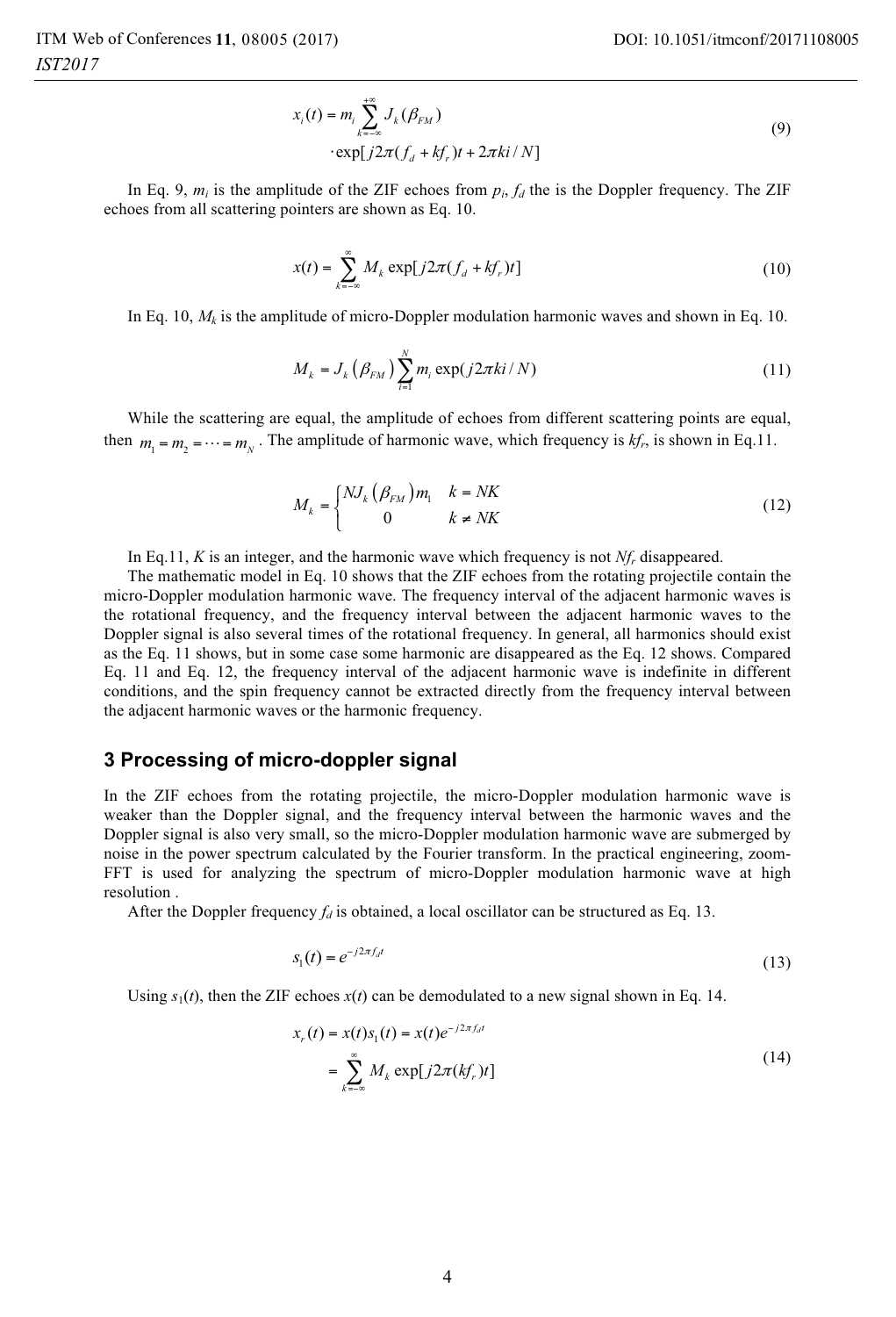In the new signal  $x_r(t)$ , the Doppler signal is shifted to zero frequency, and the micro-Doppler modulation harmonic wave, which frequency is  $f_{d+}kf_r$ , are shifted to  $kf_r$ . Then the new signal  $x_r(t)$ , can be named as the micro-Doppler signal.

To improve the spectrum resolution and restrain the frequency aliasing, zoom-FFT adopts a low rate re-sampling and a low pass filter. Another Fourier transform can calculate the spectrum of  $x_r(t)$ , and the frequency peak in spectrum is the frequency of micro-Doppler modulation harmonic wave.

## **4 Experiments**

In this section, the correctness of the proposed mathematic model is proved through two simulation experiment. The control parameters used in our simulation are summarized in Table 1.

| Center frequency | $10\times10^{10}$ Hz                |
|------------------|-------------------------------------|
| Sample interval  | $20\mu s$                           |
| Radial velocity  | 640-9.97 $t$ m/s                    |
| Spin speed       | 100-1.2t+0.05 $*$ t <sup>2</sup> Hz |
| Radial range     | Eq. 2                               |
| Scattering point | $2$ or $4$                          |

**Table 1.** Parameters used in the simulation example.

In the first experiment, the amplitude of the echo from scattering pointer is a random number that obeys the (1, 0.5) normal distribution. The spectrogram and power spectral density are shown in Figure 3. In Figure 3 (a), the spectrogram of the micro-Doppler signal from the rotating projectile with 2 scatter is shown in Fig. 3 (a). Fig. 3 (b) shows the power spectrum curve at the first time point in Figure 3 (a). In Figure 3 (c), the spectrogram of the micro-Doppler signal from the rotating projectile with 4 scatter is shown. Figure 3 (d) shows the power spectrum curve at the first time point. It is shown from Figure 3 that, the frequency interval of the adjacent harmonic waves in the micro-Doppler signal from scatters with random scattering coefficient is the rotational frequency. The frequency interval of the adjacent harmonic waves is several times of the rotational frequency, but the integral multiple is unknown.



**Figure 3.** The Spectrogram and spectrum of random scattering